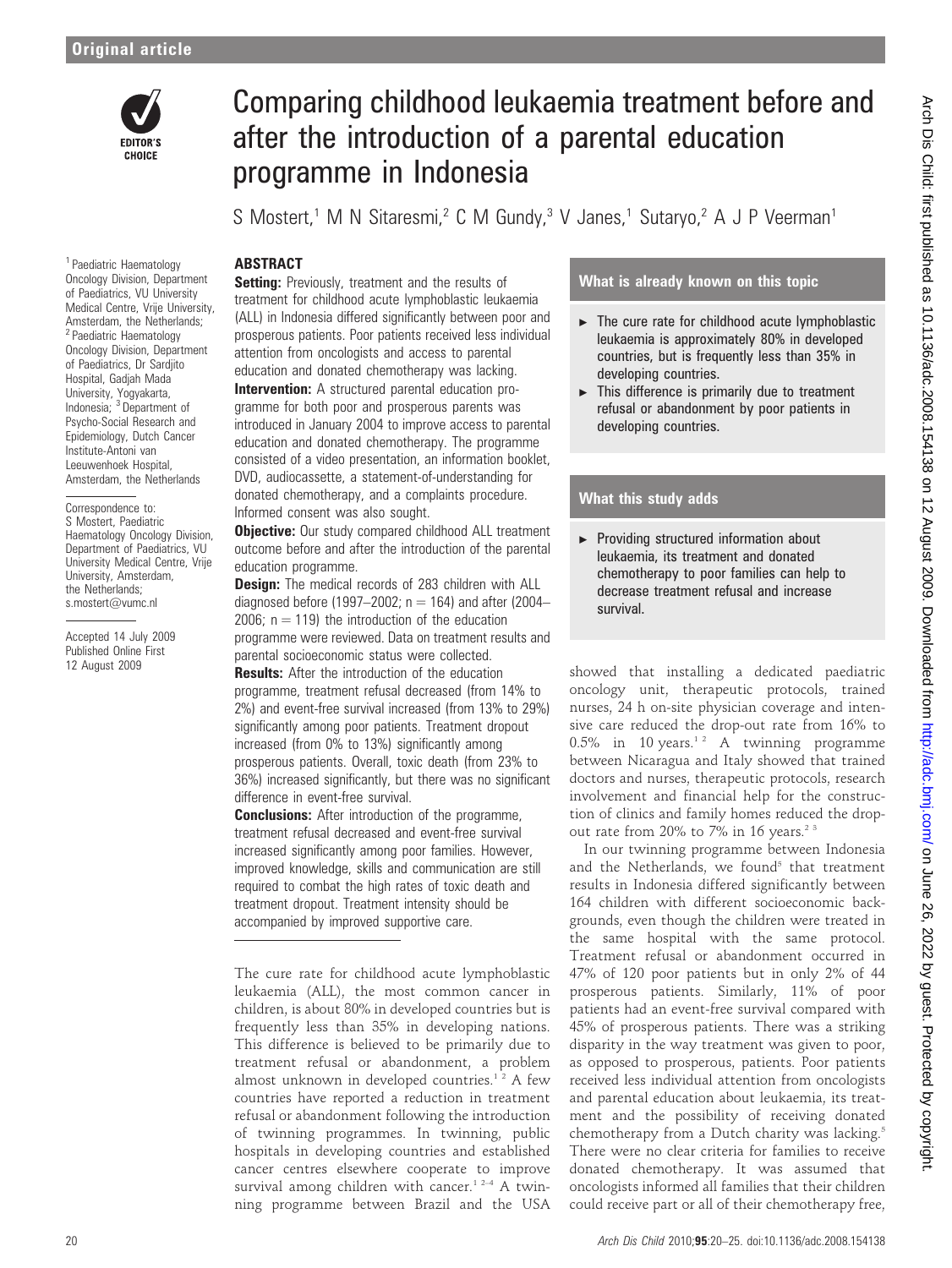if required. However in practice, only 27 patients (16%) were informed about this possibility. Most patients  $(n = 137, 84\%)$ were not informed and had to pay for chemotherapy. Many poor parents could not afford the expensive medicines and treatment costs, and refused or abandoned treatment for their children.6

Starting in January 2004, a parental education programme for all parents, poor and prosperous, was introduced in Yogyakarta. This programme aimed to increase the access of poor patients to information about leukaemia, its treatment and donated chemotherapy. We hypothesised that increased access would decrease treatment refusal or abandonment and increase eventfree survival in poor patients. Because prosperous patients already had access to information about ALL from their personal oncologists and could afford the required chemotherapy before the introduction of the education programme, we did not expect their treatment results to differ much after introduction of the programme.

The objective of this study was to compare childhood leukaemia outcome before and after the introduction of the parental education programme.

## **METHODS**

### **Setting**

Indonesia has about 218 million inhabitants. As in other lowincome countries, there is a very large gap between the poor majority and the privileged minority. Literacy is around 92%.7 Indonesia has approximately 2000–3200 new childhood ALL cases annually.<sup>8</sup> Our study was conducted in the academic Dr Sardjito Hospital in Yogyakarta, where 30–50 children are diagnosed with ALL each year.9 The paediatric department has four different types of wards: third, second, first and VIP. With increasing rank, ward conditions improve and the number of children per hospital room decreases. There are two types of polyclinic: general and VIP. Most patients attend second/third class wards (operated by junior residents who are supervised daily by oncologists) and the general polyclinic (staffed by junior residents with no experience in the field and only supervised at their own request). Patients who attend VIP/first class wards (operated by senior residents who are supervised daily by oncologists) and the VIP polyclinic (staffed by oncologists) have the same oncologist throughout treatment. In 2005 a limited health insurance card partly covering hospital costs for the poorest patients was introduced in Indonesia. However, government health insurance plans changed continuously and it was unclear which costs were covered. After the institution of health insurance, oncologists intensified treatment in 2005 and introduced a new higher intensity protocol in 2006. Oncologists hoped that adding more and higher doses of chemotherapy, now paid for by insurance, would decrease the relapse rate.

### Parental education programme

Starting in January 2004, one social paediatrician provided the parental education programme at diagnosis. This paediatrician invited both parents to watch a video presentation of a paediatric oncologist explaining the disease and its treatment. Parents were encouraged to ask questions and the video presentation ensured that poor and prosperous parents received the same information. Parents were informed about chemotherapy donated by the Estella Foundation and clear rules were explained: all childhood ALL patients were entitled to receive methotrexate, vincristine, daunorubicin and L-asparaginase for

free. US\$0.04 was charged for 6-mercaptopurine. Parents had to pay for dexamethasone (US\$0.04) themselves. In practice this meant that parents paid US\$0.04 instead of US\$1 per day for chemotherapy. (Parents still paid hospitalisation and polyclinic costs, paid for transportation, bone-marrow/lumbar punctures, radiographs, blood transfusions and antibiotics, and carried the cost of the loss of daily wages.) A complaints procedure was installed. Parents were given opportunities to communicate with or complain about donations to the Estella Foundation by mail or e-mail. Informed consent and Estella Foundation statements of understanding were introduced. Parents, patients, survivors and representatives of parent organisations encouraged parents to comply with treatment and not drop out. In addition to the video presentation, parents received an information booklet, DVD and audiocassette containing the same information.<sup>10</sup>

## Study design

All children (0–16 years) with newly diagnosed ALL were included. The medical records of patients diagnosed before (January 1997–August 2002) and after (January 2004–December 2006) the introduction of the parental education programme were studied.

Children were treated with the COM-ALL protocol (1997– 1999), the WK-ALL protocol (1999–2005) or the Indonesia-ALL protocol (2005–2006). All protocols used the same risk stratification and consisted of induction (6 weeks), consolidation (5 weeks) and continuing therapy (96 weeks), with additional re-induction therapy (6 weeks) for high-risk patients. Total treatment takes 2 years.

Patient characteristics and treatment results were noted. Treatment failure was defined as refusal or abandonment of treatment, treatment-related death, or progressive or relapsed leukaemia. Treatment refusal was defined as rejection of any therapeutic intervention. Treatment abandonment was defined as therapy initiated but not completed. Our socioeconomic status classification identified children as coming from poor or prosperous families, based on two determinants: the monthly income level of the parents and the assigned hospital class during the diagnostic process. Both determinants are obtained routinely during hospital admission and recorded in medical records. The threshold of monthly income for poor versus prosperous families was set at US\$80 before and US\$100 after the introduction of the education programme. Patients attending VIP/first class wards and the VIP polyclinic were classified as prosperous. Patients attending second/third class wards and the general polyclinic were classified as poor.

The study was approved by the Medical Ethics Committee of Gadjah Mada University.

#### Data analysis

Data management and analysis were performed using SPSS v 12. Differences in patient characteristics and treatment outcome before and after the introduction of the education programme were compared using the  $\chi^2$  test, Fisher's exact test, the t test and the z test. Only outcome during first 2 years (duration to complete treatment) was considered in this comparison to avoid bias caused by different follow-up times before and after the introduction of the parental education programme. The probability of event-free survival was estimated using the Kaplan–Meier method; estimates were compared using the logrank test. Event-free survival was measured from the date when the patient received the diagnosis of leukaemia to first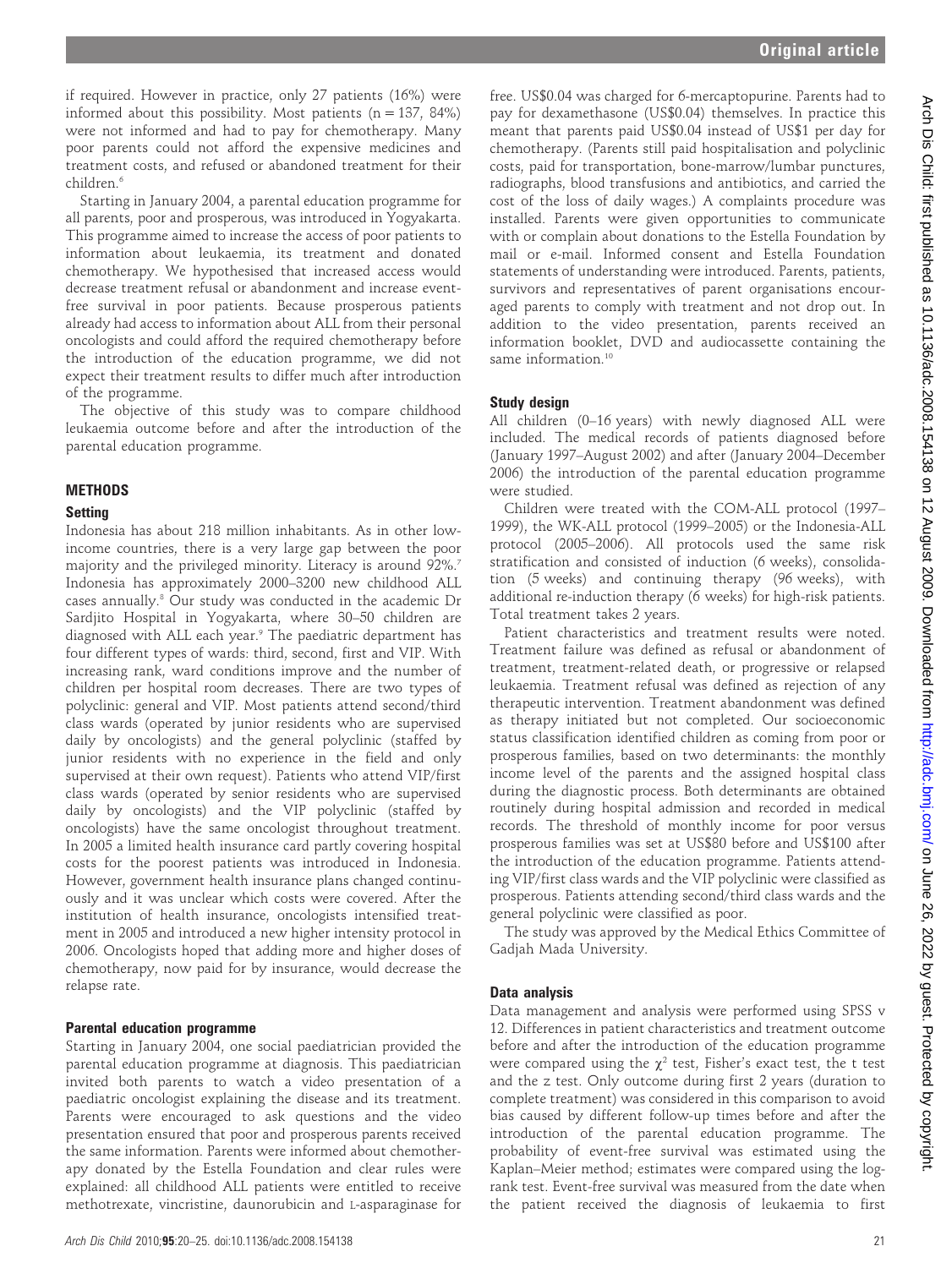|                                   | <b>Before introduction of</b><br>the parental education<br>progmme $(n = 164)$ | After introduction of the<br>parental education<br>progmme $(n = 119)$ | p Value comparing the<br>two periods |
|-----------------------------------|--------------------------------------------------------------------------------|------------------------------------------------------------------------|--------------------------------------|
| Treatment refusal                 | 18 (11%)                                                                       | 3(3%)                                                                  | 0.010                                |
| Treatment abandonment             | 39 (24%)                                                                       | 28 (24%)                                                               | <b>NS</b>                            |
| Treatment-related death           | 38 (23%)                                                                       | 43 (36%)                                                               | 0.017                                |
| Progressive or relapsed leukaemia | 30 (18%)                                                                       | 8(7%)                                                                  | 0.005                                |
| Event-free survival               | 39 (24%)                                                                       | 37 (31%)                                                               | <b>NS</b>                            |

**Table 1** Outcome at 2 years after diagnosis for the overall population before ( $n = 164$ ) and after ( $n = 119$ ) introduction of the parental education programme

treatment failure (refusal or abandonment of treatment, treatment-related death, progressive or relapsed leukaemia) or the date of the last follow-up. The most recent follow-up on treatment outcome was conducted in December 2008. Cox proportional hazards model evaluated the effect of treatment period, socioeconomic status, risk stratification and gender on risk of treatment failure.

## RESULTS

We reviewed the medical records of 283 children with ALL diagnosed before and after the introduction of the parental education programme.

From January 1997 to August 2002 (before the introduction of the education programme), 164 patients received a diagnosis of ALL. Twenty one (13%) patients did not start therapy, 36 (22%) followed the COM-ALL protocol and 107 (65%) followed the WK-ALL protocol.

From January 2004 to December 2006 (after the introduction of the education programme), 119 patients received a diagnosis of ALL. Six patients (5%) did not start therapy, 74 (62%) followed the WK-ALL protocol, and 39 (33%) followed the Indonesia-ALL protocol.

No significant differences in age, gender, socioeconomic status or risk stratification were found in children before  $(n = 164)$  and after  $(n = 119)$  the introduction of the education programme.

Table 1 shows outcome at 2 years after diagnosis in the overall population before ( $n = 164$ ) and after ( $n = 119$ ) the introduction of the parental education programme. Treatment refusal in the overall population decreased significantly ( $p = 0.010$ ) after the introduction of the programme. Treatment abandonment was not significantly different between the two periods. Treatmentrelated death increased significantly ( $p = 0.017$ ) after the introduction of the programme. No significant difference in event-free survival estimates in the overall population was found between the periods before and after the introduction of the programme. Hazard ratios for treatment failure were 1.4 (95% CI 1.1 to 1.8) for the early versus recent period, 2.6 (95% CI 1.8 to 3.7) for the poor versus prosperous population, 1.8 (95% CI 1.4 to 2.4) for high-risk

versus standard-risk ALL, and 0.9 (95% CI 0.7 to 1.2) for male versus female gender.

Table 2 shows outcome at 2 years after diagnosis in the poor population before ( $n = 120$ ) and after ( $n = 96$ ) the introduction of the parental education programme. Treatment refusal in the poor population decreased significantly ( $p = 0.001$ ) after the introduction of the programme: 2% of 96 poor patients refused treatment as opposed to 14% of 120 poor patients in the previous period. The difference in treatment abandonment between the two periods was not significant. Figure 1 shows the significant improvement in the event-free survival estimate in the poor population after the introduction of the education programme ( $p = 0.004$ ).

Table 3 shows outcome at 2 years after diagnosis in the prosperous population before  $(n = 44)$  and after  $(n = 23)$  the introduction of the parental education programme. The difference in treatment refusal between the two periods was not significant. Treatment abandonment in the prosperous population increased significantly ( $p = 0.037$ ) after the introduction of the programme: 13% of 23 prosperous patients abandoned treatment as opposed to none of the 44 prosperous patients in the previous period. Figure 2 shows no significant difference in event-free survival estimates in the prosperous population before and after introduction of the education programme.

## **DISCUSSION**

Before the introduction of the structured parental education programme, information about leukaemia, its treatment and the availability of external funding was seldom given to poor families. Resident doctors provided information to the poor, but they lacked experience in paediatric oncology and knowledge about funds, and consequently, information was incomplete. In addition, strong social hierarchical structures hindered communication between doctors and poor parents. As a result, many parents did not understand why it was important for children to take their medication daily for 2 years.<sup>5</sup> Most parents could not afford the prolonged treatment costs and had no access to donated chemotherapy.6 Not all health care providers believed it was possible to cure poor patients with leukaemia, as expensive and prolonged treatment is required.<sup>5</sup> Most health care

**Table 2** Outcome at 2 years after diagnosis in the poor population before ( $n = 120$ ) and after ( $n = 96$ ) introduction of the parental education programme

|                                   | <b>Before introduction of</b><br>the parental education<br>programme $(n = 120)$ | After introduction of the<br>parental education<br>programme $(n = 96)$ | p Value comparing the<br>two periods |
|-----------------------------------|----------------------------------------------------------------------------------|-------------------------------------------------------------------------|--------------------------------------|
| Treatment refusal                 | 17 (14%)                                                                         | 2(2%)                                                                   | 0.001                                |
| Treatment abandonment             | 39 (33%)                                                                         | 25 (26%)                                                                | <b>NS</b>                            |
| Treatment-related death           | 30 (25%)                                                                         | 34 (35%)                                                                | <b>NS</b>                            |
| Progressive or relapsed leukaemia | 18 (15%)                                                                         | 7 (7%)                                                                  | <b>NS</b>                            |
| Event-free survival               | 16 (13%)                                                                         | 28 (29%)                                                                | 0.004                                |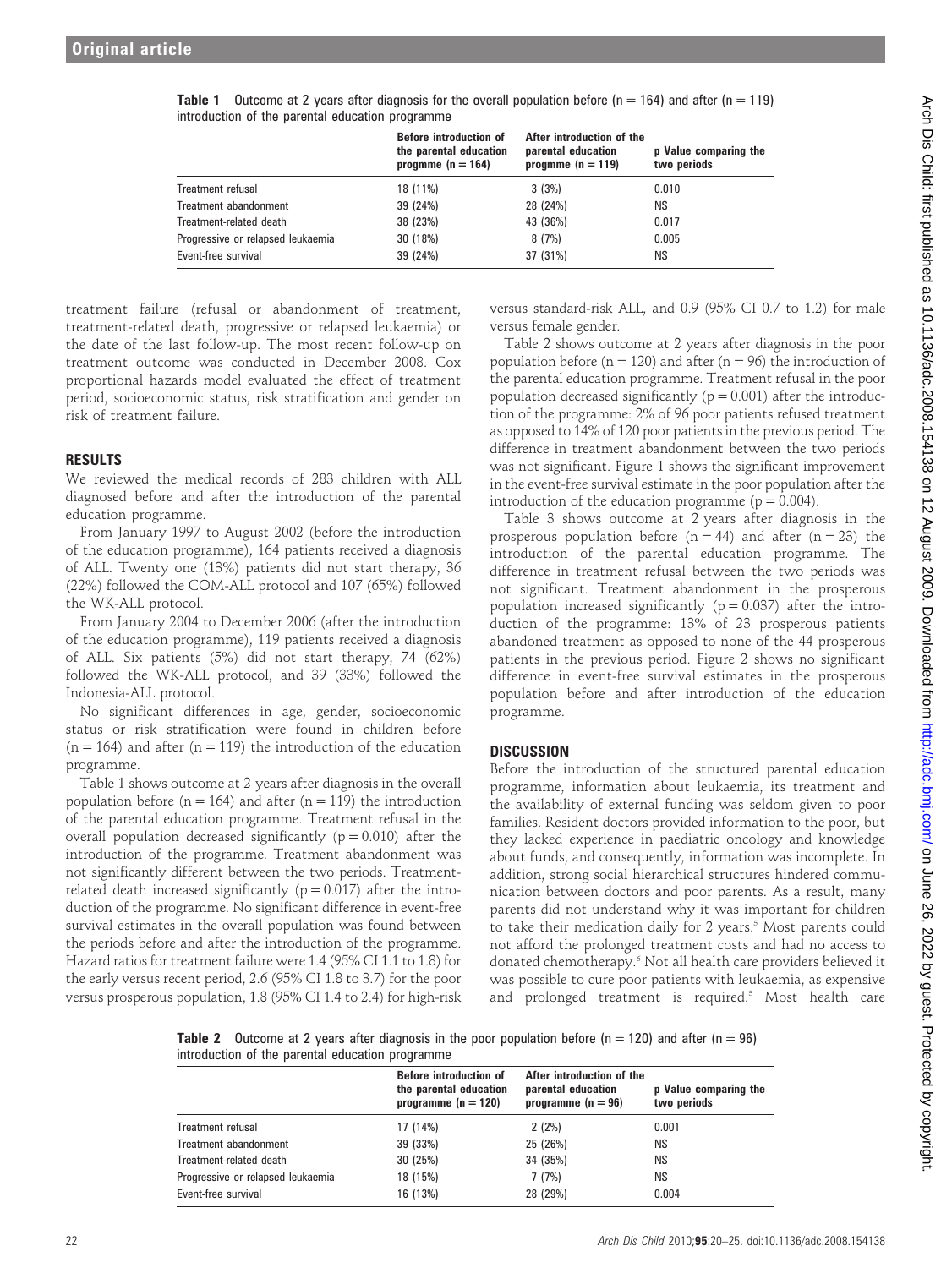Figure 1 Kaplan–Meier estimates of event-free survival in the poor population before  $(n = 120)$  and after  $(n = 96)$ introduction of the parental education programme ( $p = 0.004$ ). Events included refusal or abandonment of treatment, treatment-related death and progressive or relapsed leukaemia.



providers believed that prosperous patients complied better with treatment and that doctors provided superior treatment for richer patients. We warned of a self-fulfilling prophecy: if doctors expect poor families to perform less well, their own input may decrease and subsequently parental and patient compliance may diminish leading to worse performance and treatment results.<sup>11</sup>

Starting in January 2004, a parental education programme for all parents, poor and prosperous, was introduced to increase the access of poor patients to information about leukaemia, its treatment and donated chemotherapy.<sup>6</sup> We hypothesised that increased access would significantly decrease treatment refusal and abandonment and increase survival in poor patients. Our study partially confirmed this hypothesis. After the introduction of the education programme, treatment refusal decreased (from 14% to 2%) significantly, treatment abandonment decreased (from 33% to 26%) but not significantly, and event-free survival improved (from 13% to 29%) significantly among poor children. Therefore, it appears our parental education programme informed and encouraged parents to start treatment; showing interest, investing time, being willing to give information, and providing donated chemotherapy to poor families increase compliance and improve the survival of poor patients.

Because prosperous patients already had access to information about ALL from their personal oncologists and could afford the required chemotherapy before the introduction of the education programme, we did not expect their treatment outcome to differ much after introduction of the programme. However, we did find that prosperous patients abandoned treatment more frequently (from 0% to 13%) after the introduction of the programme. This may be due to the fact that after the institution of limited health insurance in 2005, oncologists intensified treatment, thereby increasing the toxicity of treatment. From interviews with families who dropped out,<sup>12</sup> we learned that prosperous patients abandoned treatment due to a fear of toxicity; after seeing severe side-effects in their child or observing other children die on wards after having received chemotherapy, parents decided to stop treatment.

Treatment-related death increased (from 23% to 36%) significantly in the overall population. Several factors may have contributed to this: (1) with fewer patients dropping out, more patients were at risk of dying of treatment-related toxicity; (2) the use of intensified and more toxic chemotherapy leads to an increased chance of toxic death if appropriate supportive care facilities are not available; the poor nutritional status of most patients results in decreased tolerance to chemotherapy, alters the metabolism of chemotherapy, and is associated with an increased infection rate, resulting in poor clinical outcome.<sup>13</sup> Doctors must improve their knowledge and skills to detect and vigorously treat complications as early as possible and treatment intensity should be accompanied by improved supportive care<sup>10 14</sup>; and (3) there has been a recent increase in the numbers of patients admitted to hospital, resulting in immune-compromised leukaemia patients in overcrowded hospital rooms being

Table 3 Outcome at 2 years after diagnosis in the prosperous population before ( $n = 44$ ) and after ( $n = 23$ ) introduction of the parental education programme

|                                   | Before introduction of the parental After introduction of the parental<br>education programme ( $n = 44$ ) | education programme ( $n = 23$ ) | p Value comparing the two<br>periods |
|-----------------------------------|------------------------------------------------------------------------------------------------------------|----------------------------------|--------------------------------------|
| Treatment refusal                 | (2%)                                                                                                       | (4%)                             | ΝS                                   |
| Treatment abandonment             | $0(0\%)$                                                                                                   | 3(13%)                           | 0.037                                |
| Treatment-related death           | 8(18%)                                                                                                     | 9 (39%)                          | <b>NS</b>                            |
| Progressive or relapsed leukaemia | 12 (27%)                                                                                                   | (4%)                             | 0.026                                |
| Event-free survival               | 23 (52%)                                                                                                   | 9 (39%)                          | <b>NS</b>                            |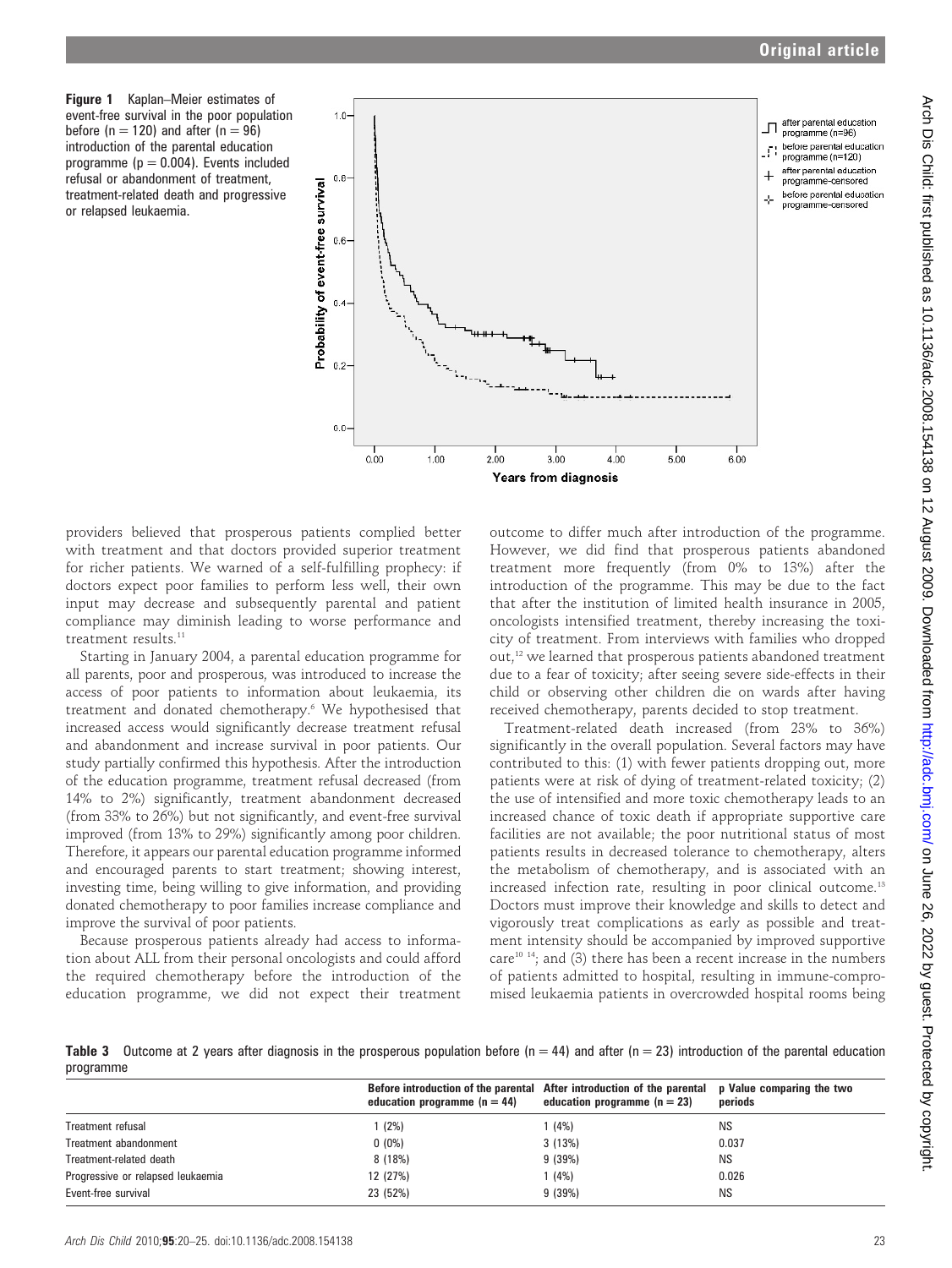



more at risk of developing potentially fatal infections. To solve this problem, a new paediatric oncology ward will be built with the help of charities.

Although treatment refusal in the poor and overall population decreased significantly, substantial numbers of patients ( $27\%$ ) still drop out. Our previous study<sup>12</sup> where families who dropped out were interviewed, showed that the reasons for dropping out were complex and included financial problems, transportation difficulties, beliefs about the incurability of ALL, fear and the experience of severe side-effects, and dissatisfaction with doctors. Parents who refused treatment had health beliefs based on ''lay resources'' such as the stories of relatives, friends or other parents. Unfortunately, they went home immediately after diagnosis before being exposed to the education programme. In contrast, parents who abandoned treatment initially trusted information presented in the education programme. However, after their child had experienced severe side-effects and they had seen other ALL patients die after receiving chemotherapy, they started to evaluate the benefits of chemotherapy. From the families who refused treatment, we learned that education programmes should be initiated during diagnostic evaluation. From the families who abandoned treatment, we learned that education programmes should be an ongoing process, with regular group meetings of parents and professionals, to discuss health beliefs, fears and experiences on wards.12 Communication with all families, poor and prosperous, is essential. Doctors themselves have an important influence on the compliance, drop-out and survival of children with ALL. $1 15-18$ 

To improve survival, toxic death and patient drop-out must decrease as causes of treatment failure. Health care providers themselves need an education programme to improve: (1) their knowledge and skills in handling treatment toxicity; and (2) their attitudes and communication skills in order to prevent treatment abandonment.

Historical analyses have weaknesses. Without controls or randomisation, they cannot really demonstrate that results are only due to the intervention in question, in our case the

parental education programme. However, a few considerations are worthy of mention: the introduction of a limited health insurance card for the poorest patients in 2005 may have encouraged some poor families to follow treatment; the intensified treatment in 2005 and 2006 may have contributed to treatment-related death and treatment abandonment; more families may have been able to access treatment with the end of the 1997 Asian economic crisis; the recent long hospital waiting lists may have influenced treatment results; and doctors may have improved or disimproved over time. Also, the small number of prosperous patients limits the interpretation of our results.

We conclude that after the introduction of the parental education programme, poor families received structured information about leukaemia, its treatment and donated chemotherapy for the first time. Treatment refusal decreased and survival increased significantly among poor patients. However, work remains to be done. To improve survival, it is important that toxic death and treatment abandonment decrease as causes of treatment failure. Improvement in the knowledge, skills and communication of doctors is required to manage treatment toxicity and prevent treatment abandonment. Treatment intensity should be matched with appropriate supportive care.

Acknowledgements: We thank Drs Jaap de Vries for linguistic assistance and Ignatius Purwanto for secretarial assistance.

**Funding:** Our project is supported by grants from the Dutch Cancer Society Koningin Wilhelmina Fonds, and the Estella Foundation.

### Competing interests: None.

**Ethics approval:** This study was approved by the Medical Ethics Committee of Gadjah Mada University.

Provenance and peer review: Not commissioned; externally peer reviewed.

## **REFERENCES**

- 1. **Howard SC,** Pedrosa M, Lins M, et al. Establishment of a pediatric oncology programme and outcomes of childhood acute lymphoblastic leukemia in a resourcepoor area. JAMA 2004;291:2471–5.
- Arora RS, Eden T, Pizer B. The problem of treatment abandonment in children from developing countries with cancer. Pediatr Blood Cancer 2007;49:941-6.